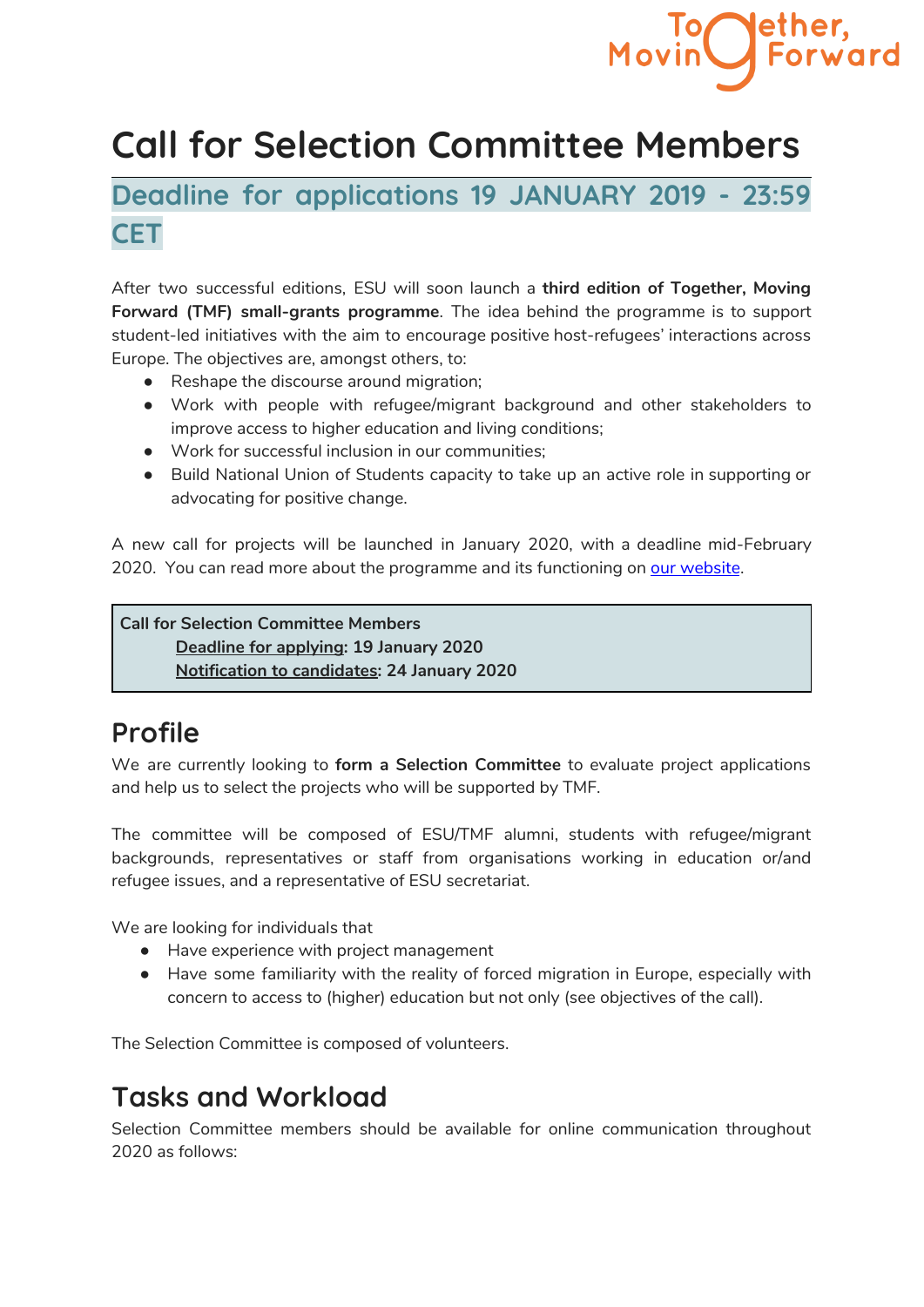

| <b>Mid-February 2020</b> | Online                    | Introduction   To present the online evaluation |
|--------------------------|---------------------------|-------------------------------------------------|
|                          | SC<br>Meeting<br>with the | tool and answer all potential                   |
|                          | members                   | questions regarding the evaluation.             |
| <b>Mid-February 2020</b> | Stage one evaluation      | ESU will be in charge of the 1st                |
|                          |                           | stage evaluation but the<br>- SC                |
|                          |                           | members will be encouraged to                   |
|                          |                           | start reading the application.                  |
| <b>Mid-March</b><br>to   | Stage two evaluation      | SC members will independently                   |
| Mid-April 2020           |                           | review the project applications they            |
|                          |                           | were attributed to.                             |
| <b>End of April 2020</b> | Online meeting with the   | to finalise the selection process               |
|                          | SC members                |                                                 |

Based on the first experience with this two-stage application, we will decide whether to open the following call on rolling basis or we will decide on the next deadlines. If choosing the second option, we need the Selection Committee members to be available for selections in **September 2020 to January 2021.** If on rolling basis, the workload will be more distributed throughout the year.

The evaluation will be based on the [selection](https://www.esu-online.org/wp-content/uploads/2016/11/2018_TMF_Key-Principles-and-Selection-Criteria.pdf) criteria listed in the call and a matrix prepared by the secretariat. The reading of applications will be distributed among the members of the Selection Committee. The TMF programme coordinator will support the work of the Selection Committee by providing overviews of the applications, dividing the workload between the different members, facilitating communication and sharing of information, as well as providing comments and summaries of applications.

It is not easy to predict the number of applications each person will be asked to read each time. In previous calls, we received approximately 20 applications and each SC had to review between 5 and 7 applications.

There is currently no in person meeting foreseen. Should an in person meeting be considered necessary at some point, ESU will work to organise one and costs for participation will be covered.

### **Become a member of the Selection Committee**

Apply to become a member of the selection committee. Answer four quick questions at [this](https://forms.gle/sviu1xyfgr3bQPzr9) [link.](https://forms.gle/sviu1xyfgr3bQPzr9)

- *● What's your background and how is it relevant to this programme?*
- *● What do you look for in a good project?*
- *● Why do you want to be part of the TMF Selection Committee?*
- *● Are you linked to any organisations or Student Union that has applied / might apply for a grant? (not a problem, but good to know)*